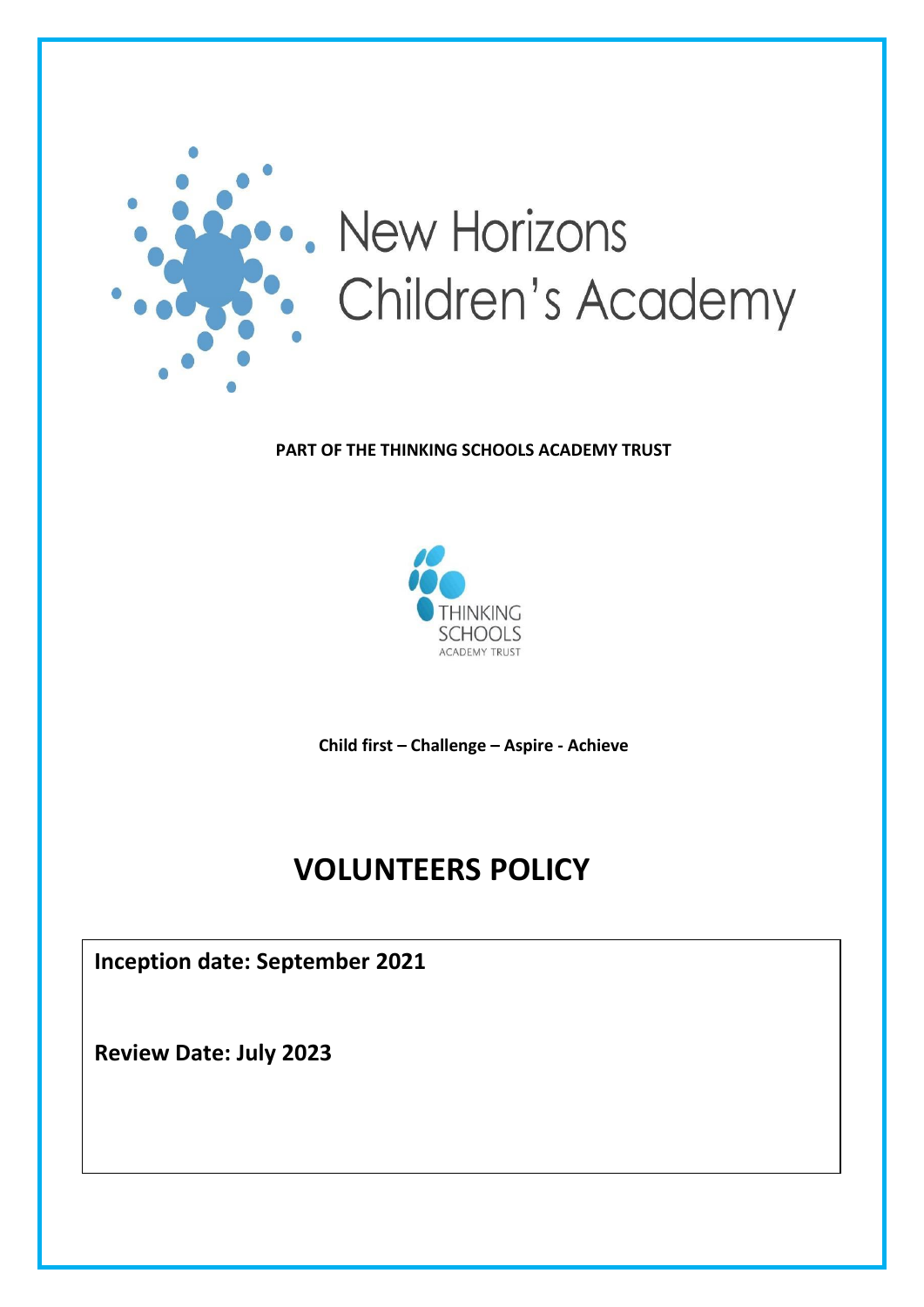# **Volunteers in School Policy**

#### **Vision**

We want our school to be open and welcoming to all who would like to support the children. We would like to encourage parents and other adults to help the school in a variety of ways. We believe that parents and carers can add enormous value to children's learning opportunities and experiences. Our overriding concern is for the safety and security of the children in our care. Our school policy is to ensure that the children benefit from as much help and support as necessary while being ensured of the best security possible.

#### **Aims of Volunteer Policy**

- To provide parents/staff and volunteers with clear expectations, induction and guidelines for working in school.
- To encourage the wider community to engage with children's learning to raise standards of achievement and promote community cohesion.

Any parent helpers/volunteers in school are reminded that they are role models to the children and other parents. Therefore, parents are expected to uphold all policies of the school, including uniform, attendance and punctuality, Safeguarding as well as the TSAT dress code and code of conduct. Copies of these policies are found on the school's website and should be read by the applicant prior to deciding to apply to take up a role within the school.

Any volunteer is expected to follow confidentiality and GDPR guidelines at all times.

Any volunteer found in breach of school policy will have their placement within the school reviewed by a member of the Senior Leadership Team (SLT).

#### **Volunteer helpers are:**

- Parents or other adults working alongside the teaching staff
- Students on work experience

#### **Volunteers may be asked to:**

- Support pupils within classrooms as directed by the teacher
- Listen to pupils read
- Support with classroom organisation
- Support with supervision of children on school visits
- Support with group work
- Support with art or other practical subjects (cooking etc.)

#### **Volunteers** *must not* **do the following activities**

Take responsibility for all or some of the class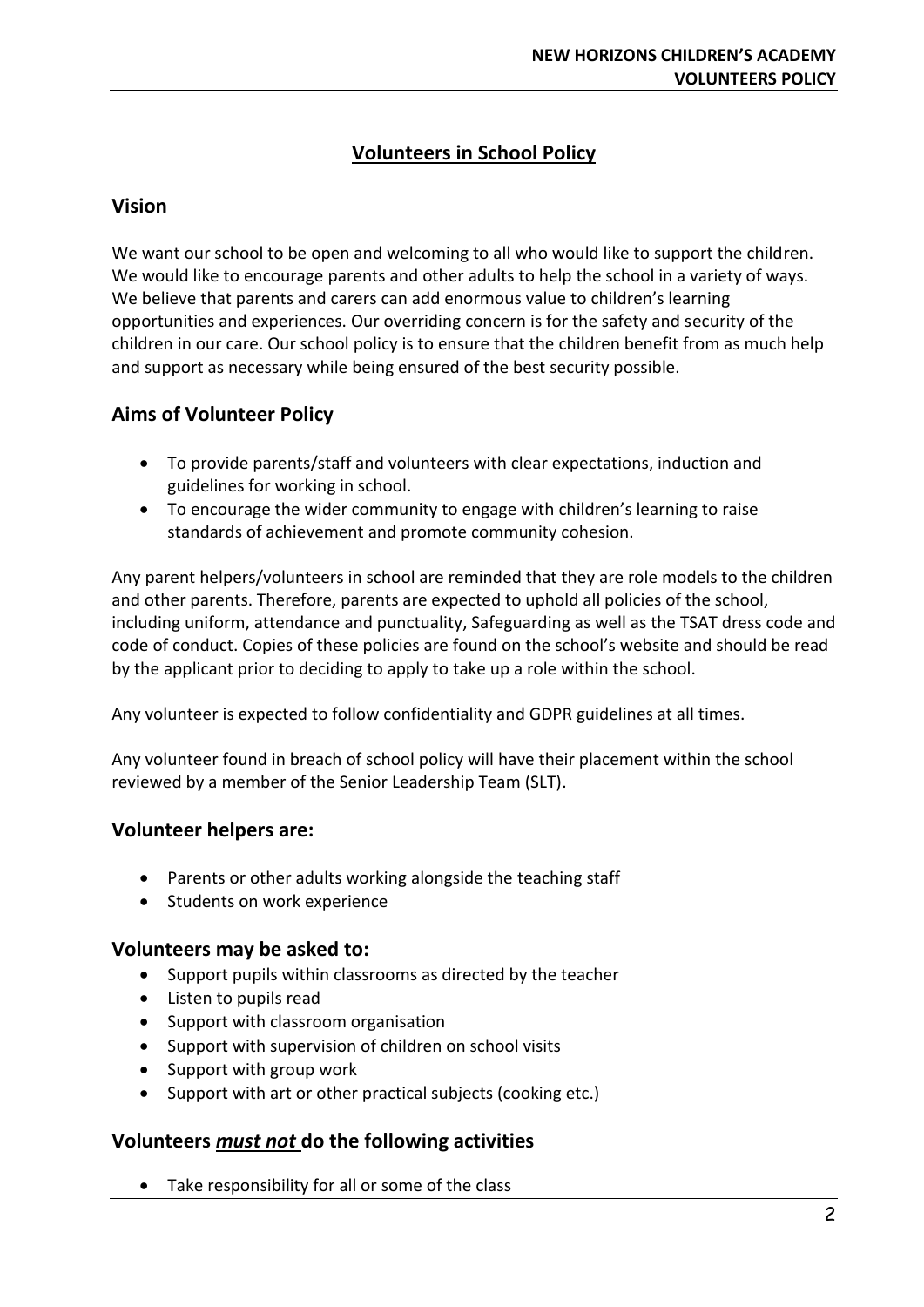- Change very young children or supervise them changing for physical activities
- Supervise children engaged in PE or other specialist activities
- Take the children off the school site without a teacher in charge
- Take children or supervise them in the toilets

The responsibility for the health and welfare of the children remains with the class teacher at all times.

#### **Signing in**

Volunteers must sign in on arrival at the school office and collect a visitor/parent helper badge which must be worn at all times in school. Please indicate your arrival time and which class you will be visiting.

Volunteers must also sign out and state the time when they are leaving the school premises.

It is important that volunteers stick to the agreed days and times. In the event where the volunteer is unable to fulfil their commitment, it is expected they will contact Sophie Bristol (AHT) at the earliest convenience.

### **Safeguarding Checks**

It is TSAT policy that all staff and volunteers who:-

- work directly and regularly or intensively with children or vulnerable adults
- in roles which involve caring for, training, supervising or being in sole charge of pupils

are required to obtain a DBS disclosure at the appropriate level and must complete a Disqualification Declaration Form and a Social Networking Policy.

The Headteacher (Cormac Murphy), DHT (Juanita Bacon) or designated staff member has the authority not to accept the help of volunteers if they believe that it is not in the best interest of the children.

#### **Volunteers who do not require Enhanced Disclosure**

- Volunteers or parents who accompany staff and children on one-off outings or trips that do not involve overnight stays. However, it is expected that this volunteer is accompanied by an employed member of staff at all times and wears a red lanyard.
- Those who help out at specific events e.g. school fete, mums in school days etc. who do not have unsupervised access to children.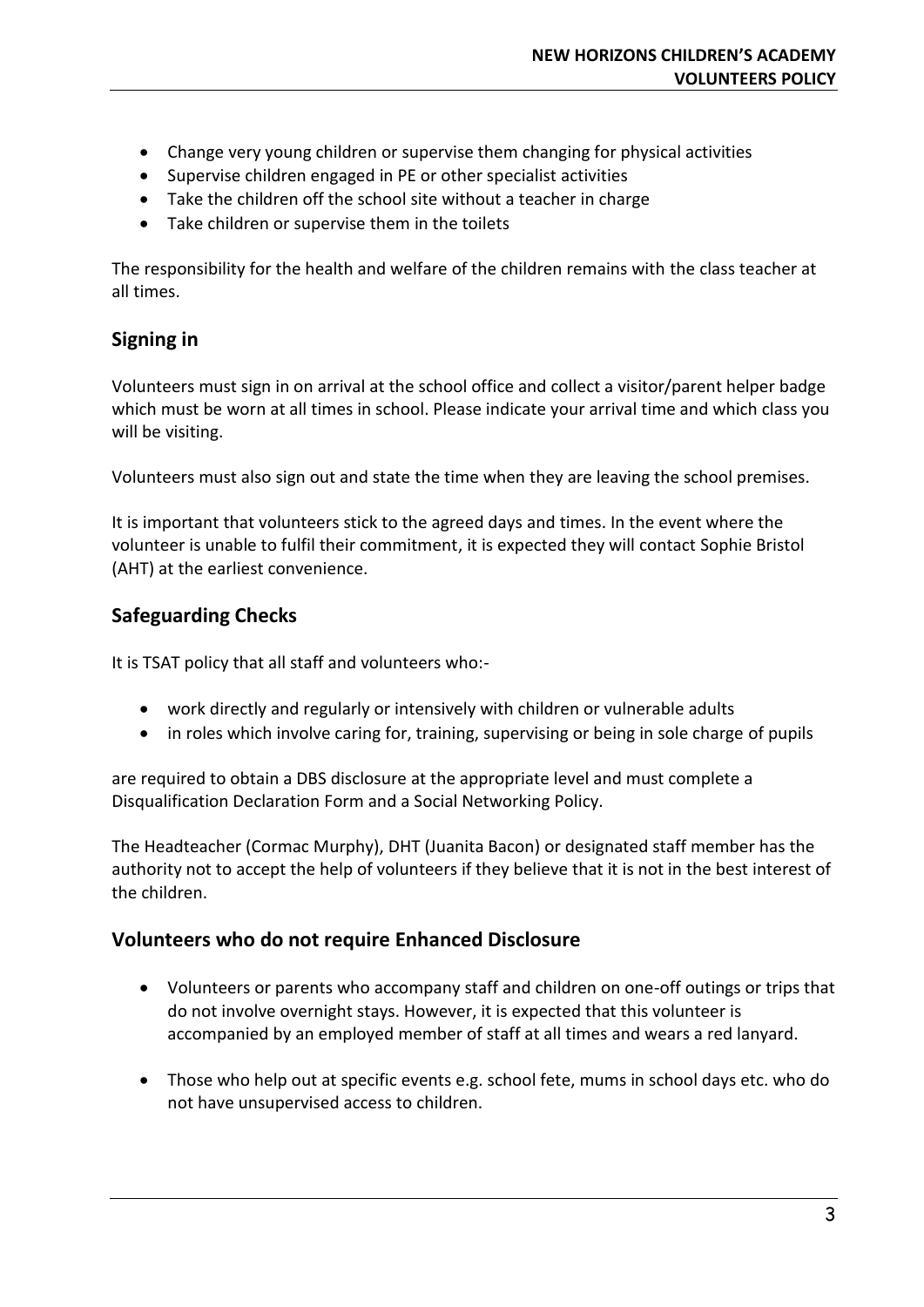# **Confidentiality**

We recognise that for staff and parents of other children to be confident about helpers in school, all volunteers will need to agree to a protocol about confidentiality and conduct. Volunteers are not permitted to discuss any pupils or working of the school with any member of the public. The school reserves the right to withdraw the offer of the placement if they believe a breach of confidentiality took place.

## **Deployment of Parent Helpers**

Sophie Bristol (AHT) is responsible for deployment of volunteers. Volunteers will be asked to support in classes where there is the most need for individual support.

It is the policy of the school to avoid placing parents in a classroom with either their child or a child that they are related to, as this can be distracting for the child and may place the class teacher in a difficult situation.

## **Monitoring and Review**

The day to day monitoring of this policy is the responsibility for the Headteacher and Leadership Team. The Headteacher will report to Governors annually on the number of parent volunteers in school and summarising their value and impact in support children's learning.

Life is school is very flexible and ever changing, therefore, the school reserves the right to cancel/ stop the support of a volunteer without notice

Please complete and return to Juanita Bacon/Lynsey Yeomans, New Horizons Children's Academy, Park Crescent, Chatham, Kent

or by email to **office@newhorizonschildrensacademy.org.uk**

| Date:                                |                                |
|--------------------------------------|--------------------------------|
| Name                                 | Preferred Title Mr/Mrs/Miss/Ms |
| Landline No.                         | Mobile No.                     |
| Address:                             |                                |
| E-Mail:                              |                                |
| <b>Emergency contact information</b> |                                |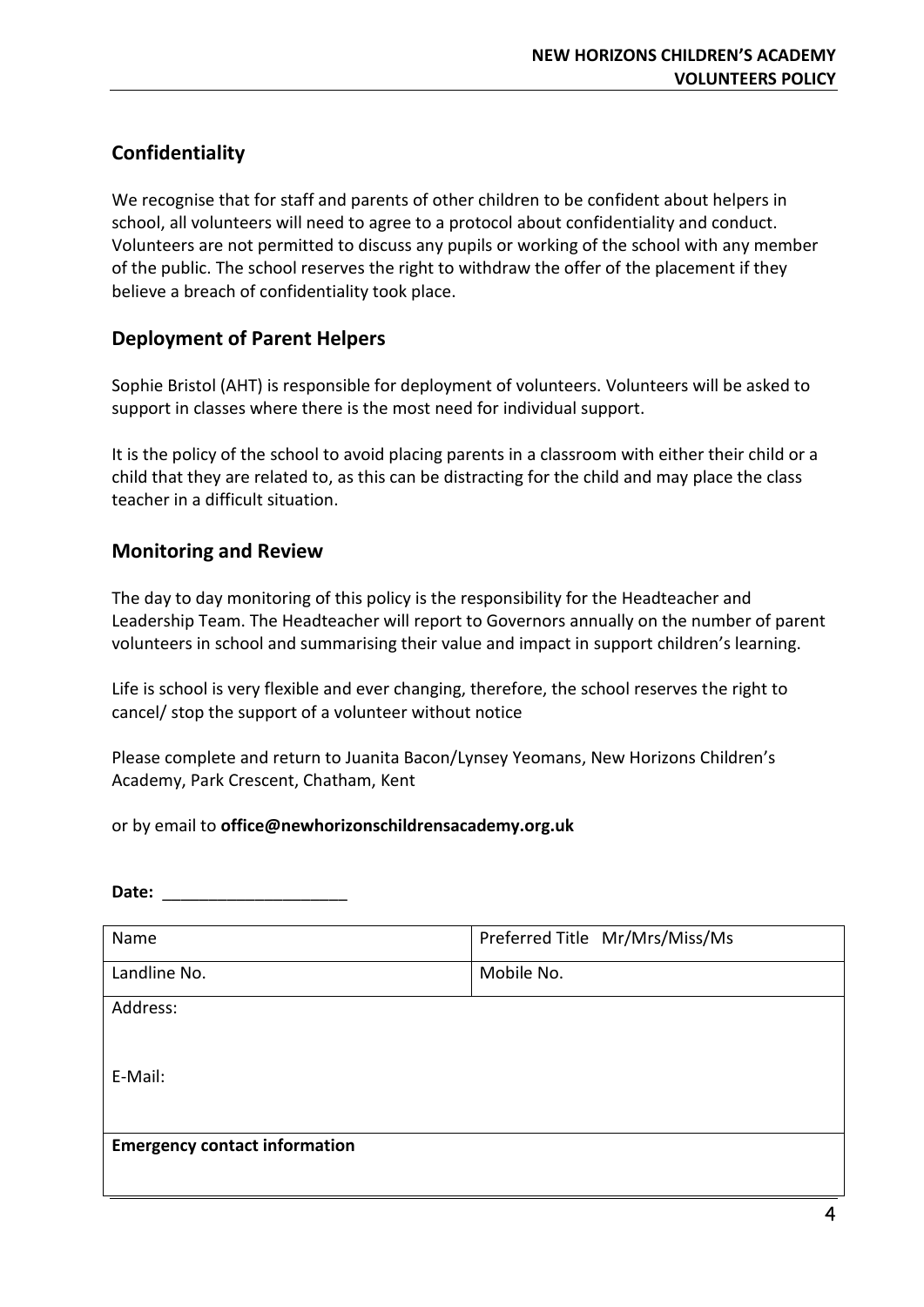Mobile number / landline:

Who is the contact?

How are you associated with this person?

#### **Which roles are you interested in? (please tick)**

| Listening to readers                  |  | In class support                      |  |
|---------------------------------------|--|---------------------------------------|--|
| Support sports activities             |  | Library work                          |  |
| Sorting/tidying areas of the school   |  | Early Years Foundation Stage          |  |
| Key Stage 1 (Year 1 and Year 2)       |  | Lower Key Stage 2 (Year 3 and Year 4) |  |
| Upper Key Stage 2 (Year 5 and Year 6) |  | Outside learning/ forest school       |  |
| Trips/events                          |  | After school clubs                    |  |

What skills do you have that you would like to offer? Why would you like to volunteer at New Horizons?

What relevant previous work history/ volunteering experience do you have?

Do you have a DBS check or other relevant training?

When could you volunteer?

|                                                                                          | Monday | Tuesday | Wednesday | Thursday | Friday |  |  |  |
|------------------------------------------------------------------------------------------|--------|---------|-----------|----------|--------|--|--|--|
| Morning                                                                                  |        |         |           |          |        |  |  |  |
| Lunchtime                                                                                |        |         |           |          |        |  |  |  |
| Afternoon                                                                                |        |         |           |          |        |  |  |  |
| After School                                                                             |        |         |           |          |        |  |  |  |
| Clubs                                                                                    |        |         |           |          |        |  |  |  |
| I do have children/ relatives attending New Horizons Children's Academy - please state   |        |         |           |          |        |  |  |  |
| names and classes.                                                                       |        |         |           |          |        |  |  |  |
| I do not have children/ relatives attending New Horizons Children's Academy              |        |         |           |          |        |  |  |  |
|                                                                                          |        |         |           |          |        |  |  |  |
| agree to:                                                                                |        |         |           |          |        |  |  |  |
| Treat any information with total confidentiality                                         |        |         |           |          |        |  |  |  |
| Inform the school if I am unable to come into school for any reason by 8.30am in the     |        |         |           |          |        |  |  |  |
| morning                                                                                  |        |         |           |          |        |  |  |  |
| Respect and listen to the guidance of the teacher at all times                           |        |         |           |          |        |  |  |  |
| Complete the appropriate DBS checks                                                      |        |         |           |          |        |  |  |  |
| Uphold the polices and core values of the school at all time                             |        |         |           |          |        |  |  |  |
| Disclose any criminal allegations to the Headteacher prior to starting as a volunteer at |        |         |           |          |        |  |  |  |
| New Horizons Children's Academy                                                          |        |         |           |          |        |  |  |  |
| Refer to the Designated Safeguarding Lead any concerns I have about a child's well-      |        |         |           |          |        |  |  |  |
| being                                                                                    |        |         |           |          |        |  |  |  |
| Understand that it is my responsibility to follow school policies including Safeguarding |        |         |           |          |        |  |  |  |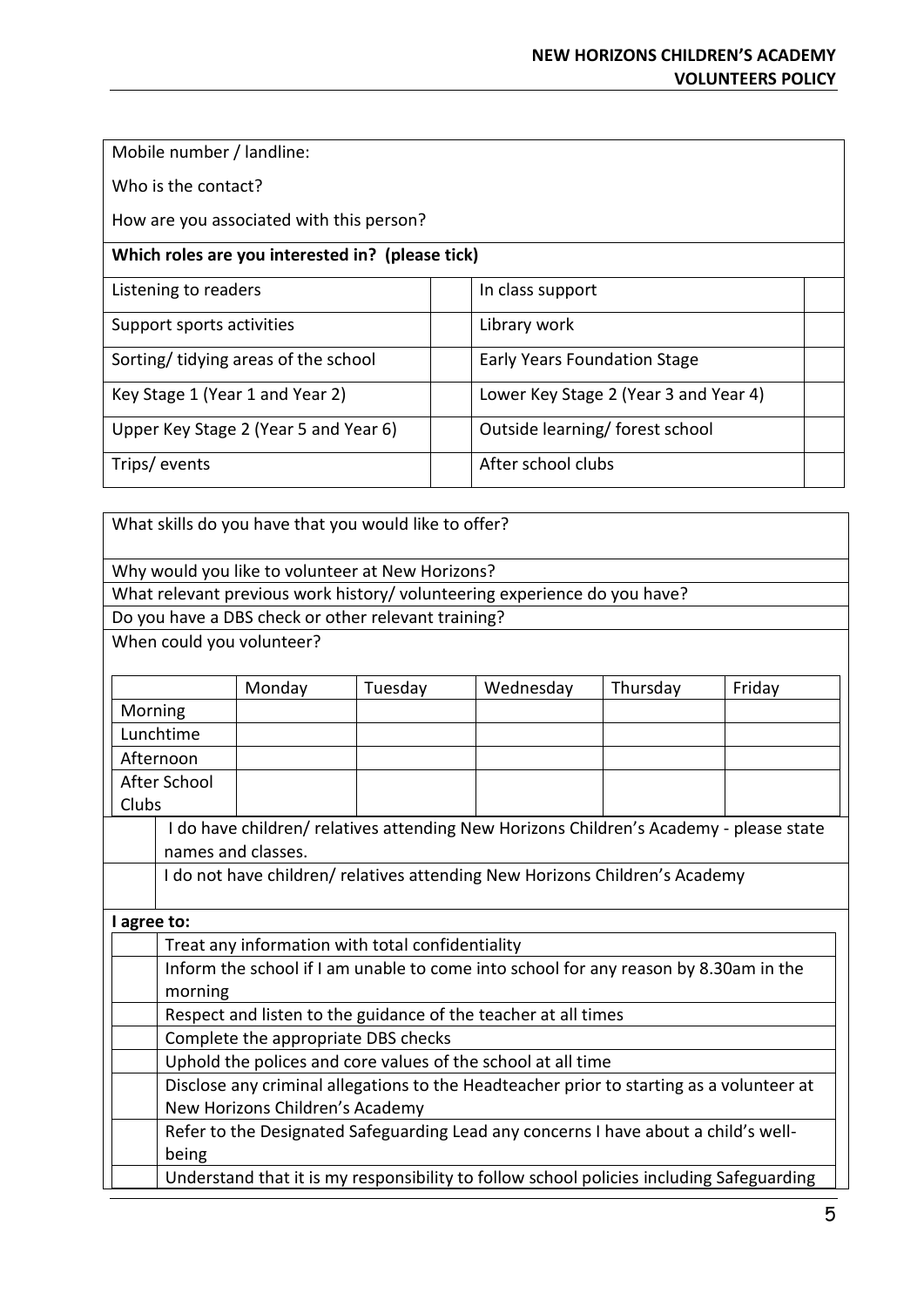#### **I agree not to:**

Look at or compare children's work, records or staff records Share any information about a child or member of staff with anyone outside the school staff team Share any information about the running f the school with anyone else outside of the school staff team Discuss any internal process of the school with anyone outside the school Use any school resources for personal gain

Thank you very much for your interest. Please note, we will try to find you a suitable role but cannot always guarantee it. Some volunteering jobs may also be subject to a satisfactory police check, e.g. working with children.

DATA PROTECTION STATEMENT

New Horizons Children's Academy will process and be in control of the data provided on this form.

The information which you provide in this form and any other information obtained or provided during the course of your volunteering with us ("the information") will be used for the purpose of assessing your suitability for roles, in emergency situations e.g. to protect life or in a medical situation, and in relation to legitimate interests of our business.

If you choose not to accept any offer of voluntary role that we make, the information will be retained for a further 6 months in the event of a more suitable opportunity arising, after which time it will be destroyed.

You have the right to data portability, request access to, rectification or erasure of your data collected as part of this process.

If your application is successful, the information will form part of your volunteer file and we will be entitled to process it for all purposes in connection with your voluntary role.

So that we may use the information for the above purposes and on the above terms, we are required to obtain your explicit consent. Accordingly, please sign the consent section below. You have the right to withdraw your consent at any time and the right to lodge a complaint with the Information Commissioner.

I CONSENT TO MY PERSONAL INFORMATION BEING USED FOR THE PURPOSES AND ON THE TERMS SET OUT ABOVE.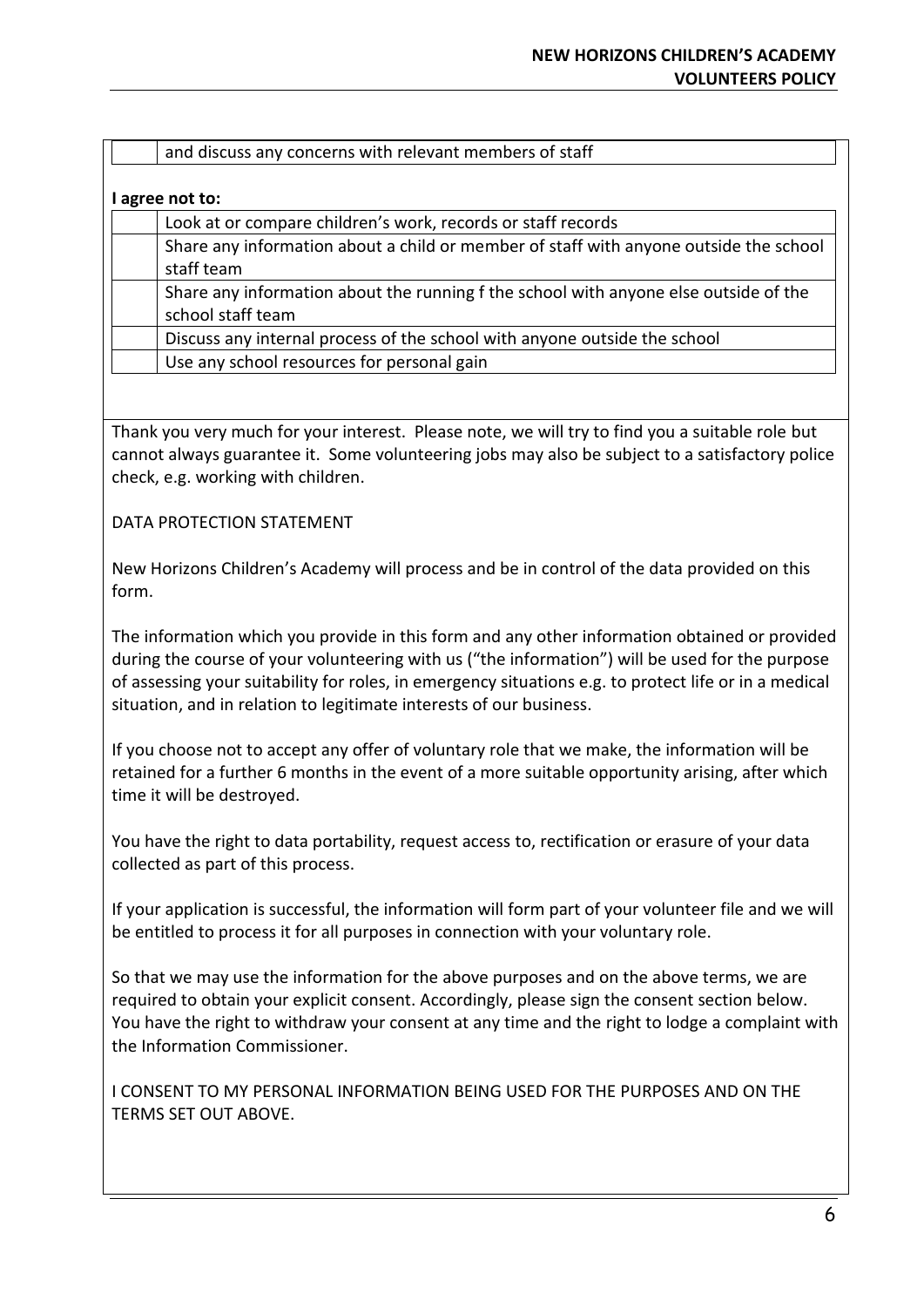Full Name:

Signed: Date: Date: Date: Date: Date: Date: Date: Date: Date: Date: Date: Date: Date: Date: Date: Date: Date: Date: Date: Date: Date: Date: Date: Date: Date: Date: Date: Date: Date: Date: Date: Date: Date: Date: Date: Date